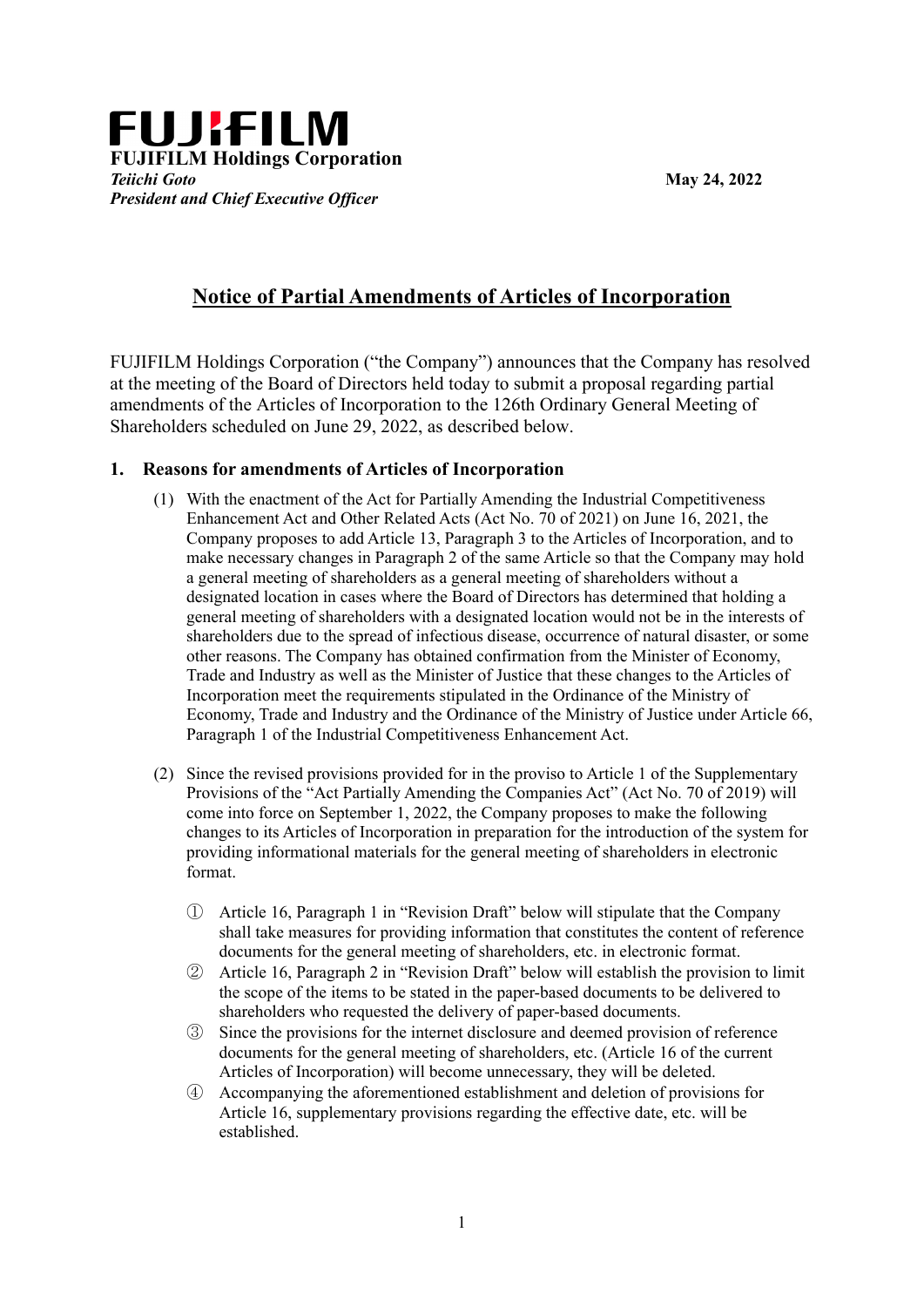## **2. Details of amendments**

Details of amendments are as follows:

(Underlining denotes amendments.)

| Current (Extract)                                                                                                                                                                                                                                                                              | <b>Revision Draft</b>                                                                                                                                                                                                                                                                                                                                                                                                                                                                                                                                                                                                               |
|------------------------------------------------------------------------------------------------------------------------------------------------------------------------------------------------------------------------------------------------------------------------------------------------|-------------------------------------------------------------------------------------------------------------------------------------------------------------------------------------------------------------------------------------------------------------------------------------------------------------------------------------------------------------------------------------------------------------------------------------------------------------------------------------------------------------------------------------------------------------------------------------------------------------------------------------|
| Chapter III: General Meeting of Shareholders                                                                                                                                                                                                                                                   | Chapter III: General Meeting of Shareholders                                                                                                                                                                                                                                                                                                                                                                                                                                                                                                                                                                                        |
| Article 13.<br>(1) The ordinary general meeting of shareholders<br>of the Company shall be convened in June                                                                                                                                                                                    | Article 13.<br>$(1)$ (Unchanged)                                                                                                                                                                                                                                                                                                                                                                                                                                                                                                                                                                                                    |
| each year and extraordinary general meeting<br>of shareholders shall be convened from time<br>to time when necessary.                                                                                                                                                                          |                                                                                                                                                                                                                                                                                                                                                                                                                                                                                                                                                                                                                                     |
| (2) The Company will convene the general<br>meeting of shareholders in Tokyo.                                                                                                                                                                                                                  | (2) The Company will convene the general<br>meeting of shareholders in Tokyo; provided,<br>however, that this shall not apply when a<br>general meeting of shareholders without a<br>designated location is held, based on the<br>following paragraph.                                                                                                                                                                                                                                                                                                                                                                              |
| (Newly established)                                                                                                                                                                                                                                                                            | (3) The Company may hold a general meeting of<br>shareholders as a general meeting of<br>shareholders without a designated location in<br>cases where the Board of Directors has<br>determined that holding a general meeting of<br>shareholders with a designated location<br>would not be appropriate in light of the<br>interests of shareholders due to the spread of<br>infectious disease, occurrence of natural<br>disaster, or some other reason.                                                                                                                                                                           |
| Article 16.<br>In cases where the general meeting of<br>shareholders is convened, if the Company<br>discloses information relating to matters stated or<br>indicated in reference documents for the general                                                                                    | (Deleted)                                                                                                                                                                                                                                                                                                                                                                                                                                                                                                                                                                                                                           |
| of shareholders, business report,<br>meeting<br>financial statements and consolidated financial<br>statements via the Internet pursuant to the<br>provisions of the applicable Ordinance of the<br>Ministry of Justice, the Company may deem that<br>it has provided the same to shareholders. |                                                                                                                                                                                                                                                                                                                                                                                                                                                                                                                                                                                                                                     |
| (Newly established)                                                                                                                                                                                                                                                                            | Article 16.<br>$(1)$ In cases where the general meeting of<br>shareholders is convened, the Company shall<br>take measures for providing information that<br>constitutes<br>the<br>content<br>of<br>reference<br>for the general meeting of<br>documents<br>shareholders, etc. in electronic format.<br>(2) Among items for which the measures for<br>providing information in electronic format<br>will be taken, the Company may exclude all<br>or some of those items designated by the<br>Ordinance of the Ministry of Justice from<br>statements in the paper-based documents to<br>be delivered to shareholders who requested |